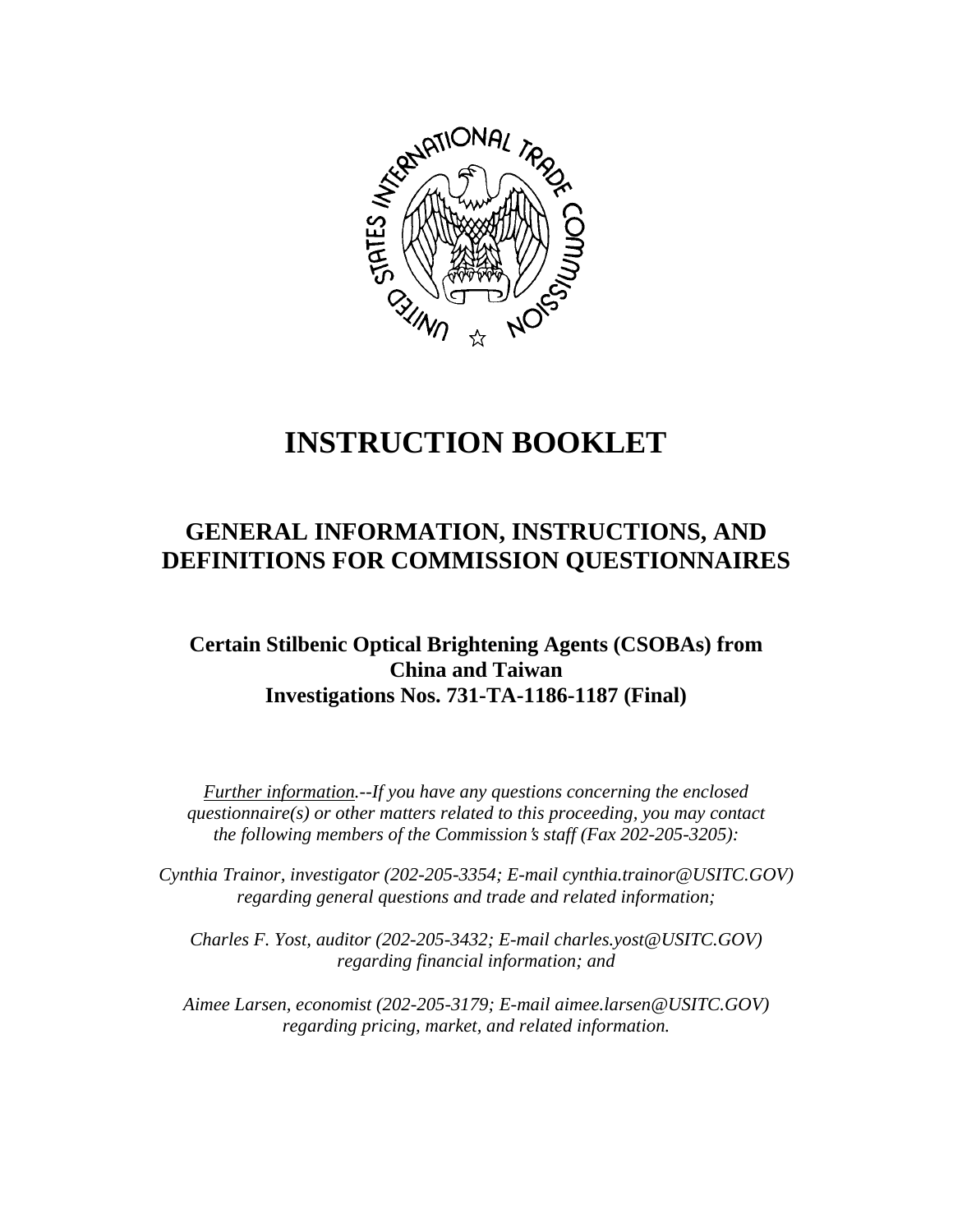#### **GENERAL INFORMATION**

**Background.**--This proceeding was instituted in response to a petition filed on March 31, 2011 by Clariant Corp., Charlotte, NC. Antidumping duties may be assessed on the subject imports as a result of this proceeding if the Commission makes an affirmative determination of injury, threat, or material retardation, and if the U.S. Department of Commerce makes an affirmative determination of dumping.

Questionnaires and other information pertinent to this proceeding are available at http://www.usitc.gov/trade\_remedy/731\_ad\_701\_cvd/investigations/2011/stilbenic\_optical\_brig\_ htening\_agents/finalphase.htm. Address all correspondence to the United States International Trade Commission, Washington, DC 20436. Hearing-impaired individuals can obtain information regarding this proceeding via the Commission's TDD terminal (202-205-1810).

*Due date of questionnaire(s)*.--Return the completed questionnaire(s) to the United States International Trade Commission by no later than **January 17, 2012**. Use of an overnight mail service may be necessary to ensure that your response actually reaches the Commission by **January 17, 2012**. If you do not use the enclosed envelope, please make sure the completed questionnaire is sent to the attention of **Cynthia Trainor, Room 615**. **Return only one copy of the completed questionnaire(s), but please keep a copy for your records so that you can refer to it if the Commission staff contacts you with any questions during the course of this proceeding.**

*Service of questionnaire response(s).*--In the event that your firm is a party to this proceeding, you are required to serve a copy of the questionnaire(s), once completed, on parties to the proceeding that are subject to administrative protective order (see 19 CFR  $\S 207.7$ ). A list of such parties is maintained by the Commission's Secretary and may be obtained by calling 202-205-1803. A certificate of service must accompany the copy of the completed questionnaire(s) you submit (see 19 CFR § 207.7).

*Confidentiality*.--The commercial and financial data furnished in response to the enclosed questionnaire(s) that reveal the individual operations of your firm will be treated as confidential by the Commission to the extent that such data are not otherwise available to the public and will not be disclosed except as may be required by law (see 19 U.S.C. § 1677f). Such confidential information will not be published in a manner that will reveal the individual operations of your firm; however, nonnumerical characterizations of numerical business proprietary information (such as discussion of trends) will be treated as confidential business information only at the request of the submitter for good cause shown.

*Verification***.--The information submitted in the enclosed questionnaire(s) is subject to audit and verification by the Commission. To facilitate possible verification of data, please keep all your workpapers and supporting documents used in the preparation of the questionnaire response(s).**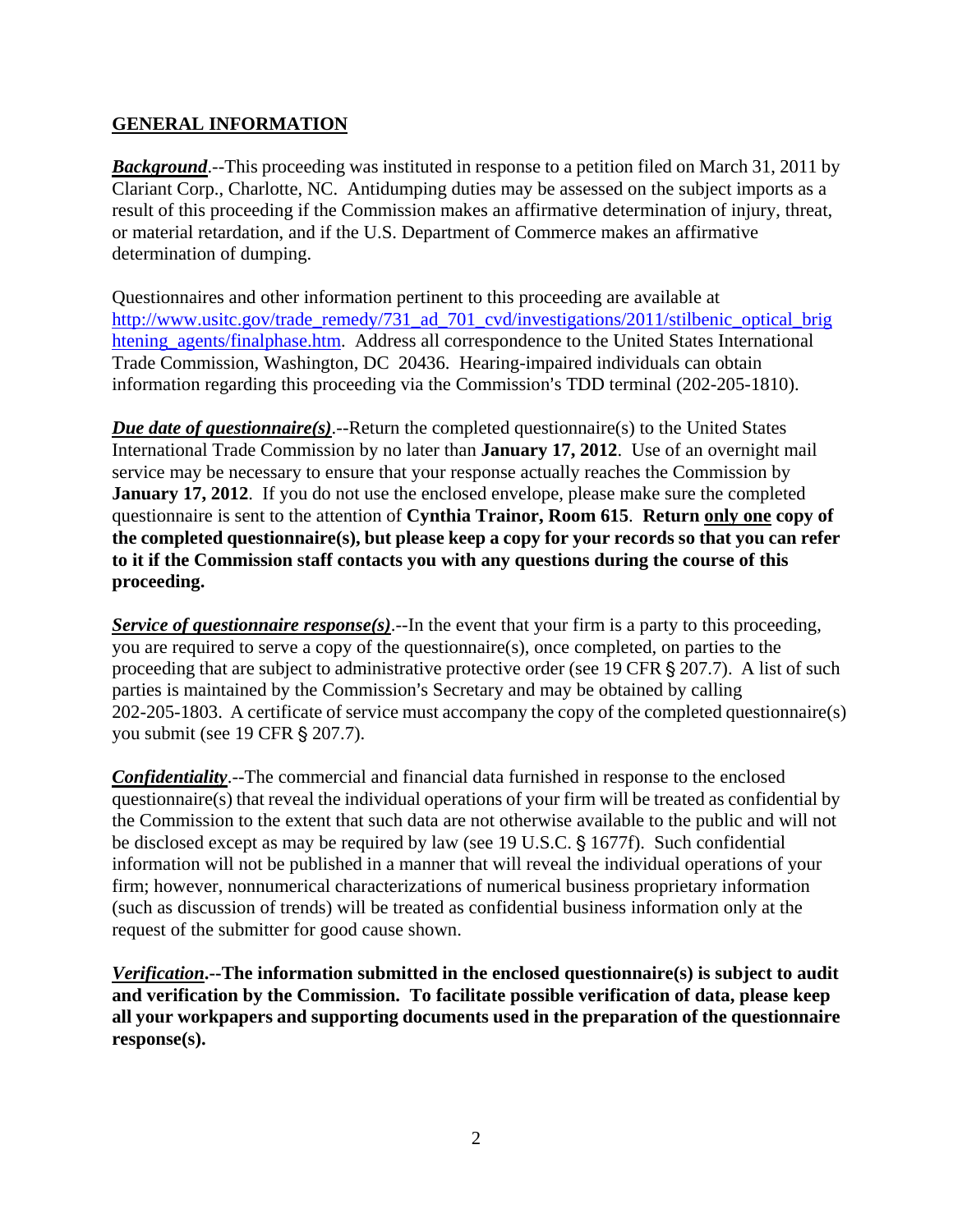#### **GENERAL INFORMATION--***Continued*

*Release of information*.--The information provided by your firm in response to the questionnaire(s), as well as any other business proprietary information submitted by your firm to the Commission in connection with this proceeding, may become subject to, and released under, the administrative protective order provisions of the Tariff Act of 1930 (19 U.S.C. § 1677f) and section 207.7 of the Commission's Rules of Practice and Procedure (19 CFR  $\S$  207.7). This means that certain lawyers and other authorized individuals may temporarily be given access to the information for use in connection with this proceeding or other import-injury proceedings conducted by the Commission on the same or similar merchandise; those individuals would be subject to severe penalties if the information were divulged to unauthorized individuals. In addition, if your firm is a U.S. producer, the information you provide on your production and imports of Certain Stilbenic Optical Brightening Agents (CSOBA) and your responses to the questions in Part I of the producer questionnaire will be provided to the U.S. Department of Commerce, upon its request, for use in connection with (and only in connection with) its requirement pursuant to section  $702(c)(4)/732(c)(4)$  of the Act (19 U.S.C. §  $1671a(c)(4)/1673a(c)(4)$  to make a determination concerning the extent of industry support for the petition requesting this proceeding. Any information provided to Commerce will be transmitted under the confidentiality and release guidelines set forth above. Your response to these questions constitutes your consent that such information be provided to Commerce under the conditions described above.

#### **INSTRUCTIONS**

*Answer all questions*.--Do not leave any question or section blank unless a questionnaire expressly directs you to skip over certain questions or sections. If the answer to any question is "none," write "none." If information is not readily available from your records in exactly the **form requested, furnish carefully prepared estimates--designated as such by the letter E<sup>"</sup>--and explain the basis of your estimates**. Answers to questions and any necessary comments or explanations should be supplied in the space provided or on separate sheets attached to the appropriate page of the questionnaire(s). If your firm is completing more than one questionnaire in connection with this proceeding (i.e., a producer, importer, and/or purchaser questionnaire), you need not respond to duplicated questions in the questionnaires.

*Consolidate all U.S. establishments*.--Report the requested data for your establishment(s) located in the United States. **Firms operating more than one establishment should combine the data for all establishments into a single report.**

*Electronic completion***.--**Your firm is encouraged (but not required) to complete the questionnaire electronically in MS Word format. The MS Word versions of all the questionnaires in this proceeding are available online at the ITC web page or may be obtained directly from the Commission's Investigator, Cynthia Trainor (202-708-5409, cynthia.trainor@usitc.gov).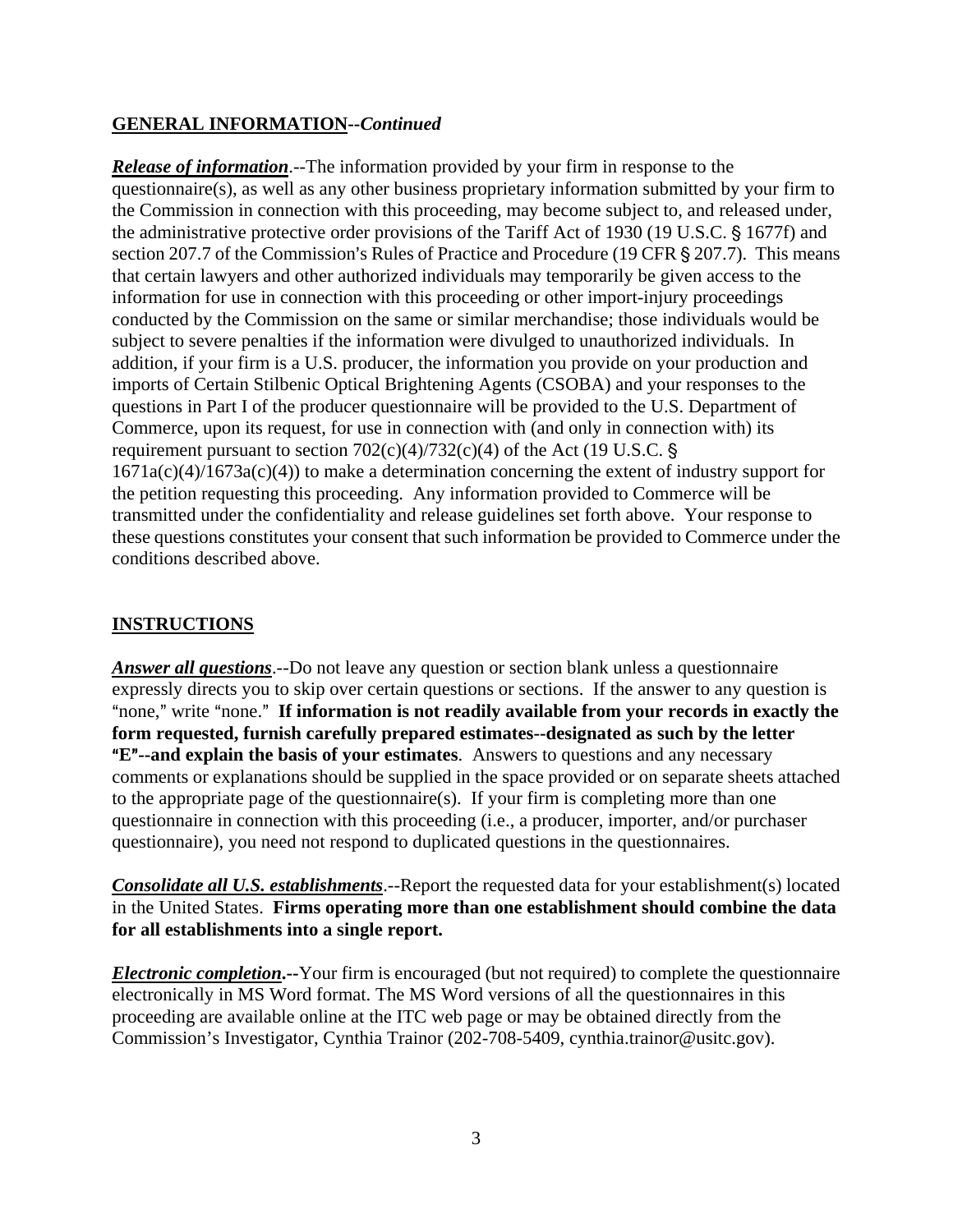*Electronic submission***.--**To the degree that it is possible and not overly burdensome, the Commission requests that responding firms submit their questionnaire responses electronically in MS Word format. The completion and receipt of questionnaire responses in the MS Word format allows the Commission to easily compile and analyze submitted data. There are three electronic submissions options detailed below. Paper and hardcopy submissions are also accepted.

#### **SUBMISSION OPTIONS**

**• Upload via Secure Drop Box.**—Upload the completed questionnaire in MS Word format along with a scanned copy of the signed certification page (page 1) through the Commission's secure upload facility:

*Web address*: https://dropbox.usitc.gov/oinv/ *Pin*: CSOBA

**• E-mail**.—E-mail the completed questionnaire to **Cynthia Trainor (cynthia.trainor@usitc.gov)** in MS Word format and include a scanned copy of the signed certification page (page 1).<sup>1</sup>

**• Compact disc (CD)**.—Copy your questionnaire onto a CD, include a signed certification page (page 1) (either in paper form or scanned PDF copied onto CD), and mail to the address below. *It is strongly recommended that you use an overnight mail service. U.S. mail sent to government offices undergoes additional processing which not only results in substantial delays in delivery but may also damage CDs.* 

**• U.S. mail or overnight mail service**.—Mail to the following address:

#### **United States International Trade Commission Office of Investigations, Room 615 500 E Street SW Washington, DC 20024 (overnight) Washington, DC 20436 (U.S. mail)**

**• Fax**.—Fax to 202.205.3205.

 $\overline{a}$ 

**Note to parties**: If you are a party to the proceeding, and service of the questionnaire is required, such service should be made in paper form pursuant to the applicable Commission rules for the purposes of service. However, all parties are instructed to encourage their clients to complete the questionnaires electronically and to forward any electronically completed questionnaires in the underlying MS Word format to the Commission's Investigator (email or upload) at the time of service.

<sup>&</sup>lt;sup>1</sup> Please note that submitting your questionnaire by e-mail may subject your firm's business proprietary information to transmission over an unsecure environment and to possible disclosure. If you choose this option, the Commission warns you that any risk involving possible disclosure of such information is assumed by the submitter and not by the Commission.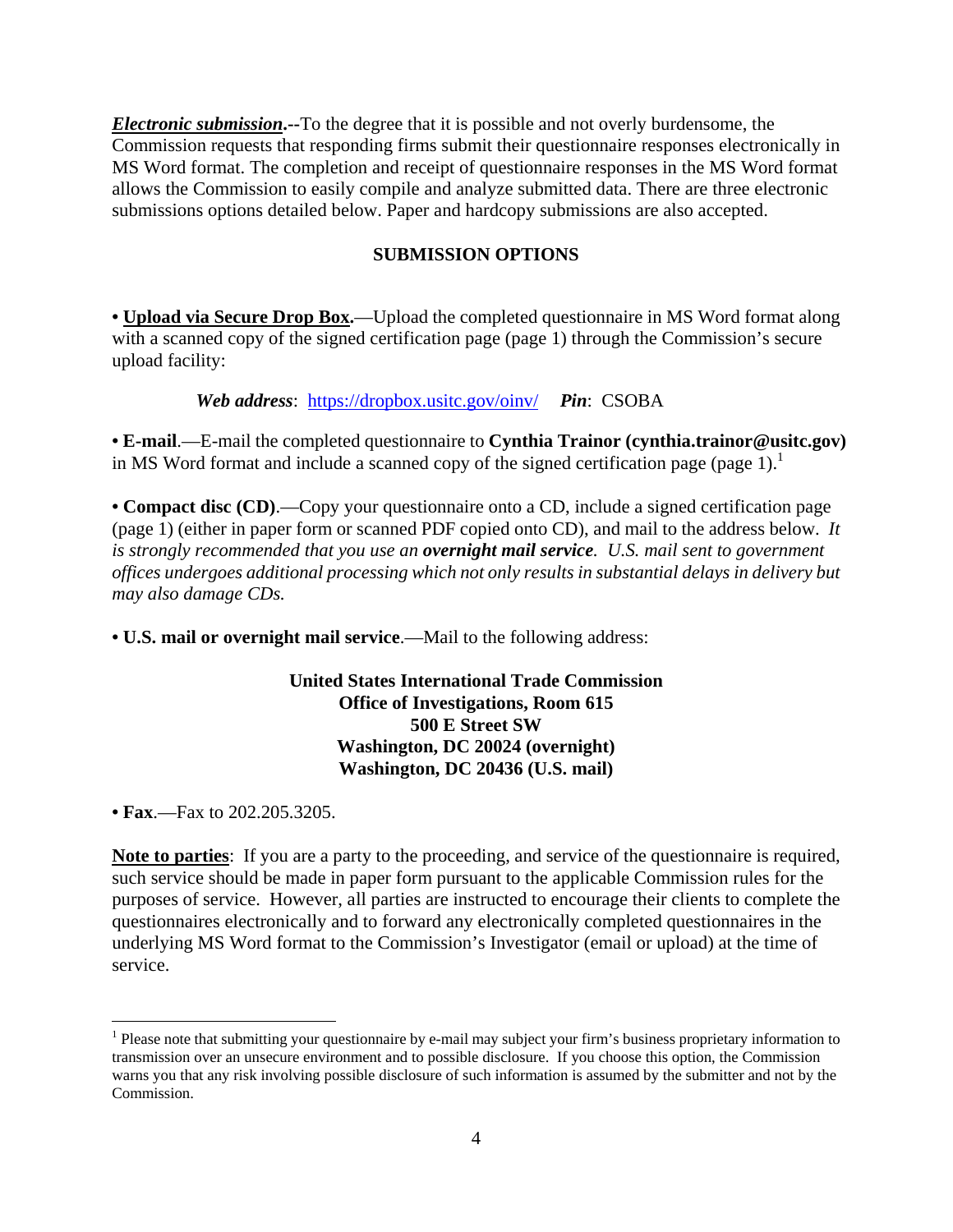*Product*.—The **certain stilbenic optical brightening agents (CSOBAs)** covered by these investigations are all forms (whether free acid or salt) of compounds known as triazinylaminostilbenes (i.e., all derivatives of 4,4'-bis[1,3,5-triazin-2-yl]amino-2,2' stilbenedisulfonic acid), except for compounds listed in the following paragraph. The certain stilbenic OBAs covered by these investigations include final stilbenic OBA products, as well as intermediate products that are themselves triazinylaminostilbenes produced during the synthesis of final stilbenic OBA products.

The compounds **excluded** from these investigations are all forms of 4,4'-bis[4-anilino-6-morpholino-1,3,5-triazin-2yl]amino-2,2'-stilbenedisulfonic acid, C40H40N12O8S2. ("**Fluorescent Brightener 71**"). These investigations cover the above-described compounds in any state (including but not limited to powder, slurry, or solution), of any concentrations of active certain stilbenic OBA ingredient, as well as any compositions regardless of additives (i.e., mixtures or blends, whether of certain stilbenic OBAs with each other, or of certain stilbenic OBAs with additives that are not certain stilbenic OBAs), and in any type of packaging.

These stilbenic OBAs (CSOBAs) are classifiable under subheading 3204.20.80 of the Harmonized Tariff Schedule of the United States (HTS), but they may also enter under subheadings 2933.69.6050, 2921.59.40, and 2921.59.8090. Although the HTS subheadings are provided for convenience and customs purposes, the written description of the merchandise is dispositive.

CSOBAs are characterized by (a) DAS as the central moiety in the chemical structure of the molecule; (b) 1,3,5-triazine moieties bonded to the amino groups at the 4 and 4' positions of the DAS moiety; and (c) variable atoms or moieties bonded to the 4 and 6 positions of the 1,3,5-triazine moieties. One of these positions, the 4 or 6, of the 1,3,5-triazine moieties is typically occupied by an aniline moiety with zero, one, or two sulfonate functional groups. The other position, the 6 or 4, of the 1,3,5-triazine moieties is typically occupied by an amino moiety. In triazinylaminostilbenes that are intermediate products produced during the synthesis of final OBAs, the 4 and/or 6 positions may be occupied by chlorine atoms. CSOBAs may be grouped into three categories depending on the number of sulfonate groups on the final molecule:

**Di-category**: a total of two sulfonate groups, which are located at the 2 and 2' positions of the DAS moiety; in solution, the Di-category has approximately 20 percent active ingredient.

**Tetra-category**: a total of four sulfonate groups, which are located at the 2 and 2' positions of the DAS moiety, and at one of the open positions on each of the two aniline moieties (typically at the 4 position); in solution, the Tetra-category has approximately 23 percent active ingredient.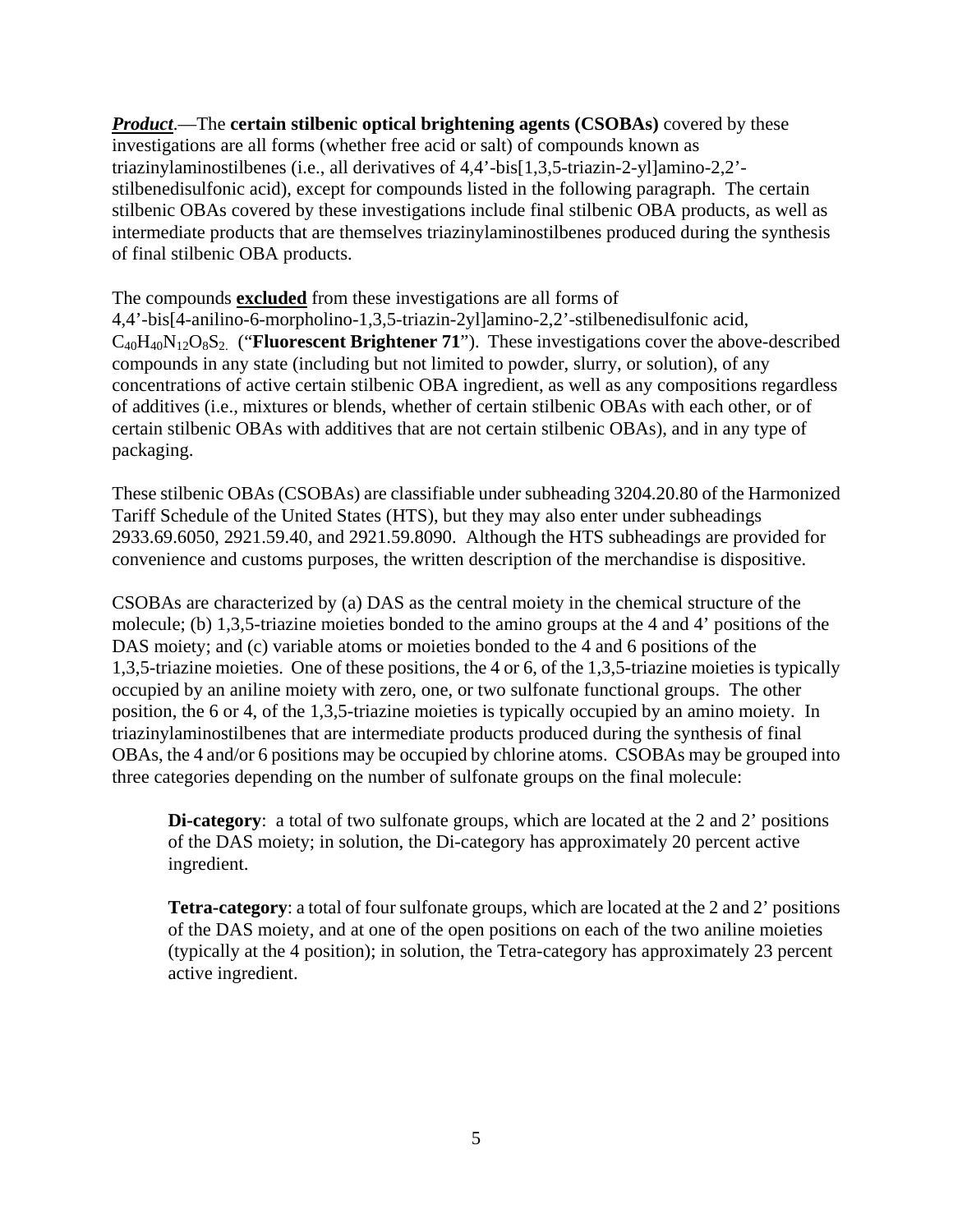**Hexa-category**: a total of six sulfonate groups, which are located at the 2 and 2' positions of the DAS moiety, and at two of the open positions on each of the two aniline moieties (typically at the 2 and 5 positions); in solution, the Hexa-category has approximately 16 percent active ingredient.

#### **DEFINITIONS**

*Firm*.--An individual proprietorship, partnership, joint venture, association, corporation (including any subsidiary corporation), business trust, cooperative, trustee in bankruptcy, or receiver under decree of any court.

*Related firm*.--A firm that your firm solely or jointly owned, managed, or otherwise controlled; a firm that solely or jointly owned, managed, or otherwise controlled your firm; and/or a firm that was solely or jointly owned, managed, or otherwise controlled by a firm that also solely or jointly owned, managed, or otherwise controlled your firm.

*Establishment*.--Each facility of a firm involved in the production, importation, and/or purchase of CSOBAs (as defined above), including auxiliary facilities operated in conjunction with (whether or not physically separate from) such facilities.

*United States*.--For purposes of this proceeding, the 50 States, Puerto Rico, the U.S. Virgin Islands, and the District of Columbia.

*Importer*.--Any person or firm engaged, either directly or through a parent company or subsidiary, in importing CSOBAs (as defined above) into the United States from a foreign manufacturer or through its selling agent.

*Imports*.--Those products identified for Customs purposes as imports for consumption for which your firm was the importer of record (i.e., was responsible for paying any import duty) or consignee (i.e., to which the merchandise was first delivered).

*Import quantities*.— **Report quantities in (1) 1,000 pounds (total, on a 100 percent active ingredient basis); (2) 1,000 pounds (in solution, as produced/sold); and (3) 1,000 pounds (in powder, as produced/sold). When reporting (2) and (3), report the corresponding weighted average percentage of active ingredients contained.** Quantities should be net of returns. These quantities should reconcile as follows: total quantity on a 100 percent active ingredient basis should equal the sum of the quantity in solution as produced/sold multiplied by the weighted average percentage of active ingredients contained in solution, plus the quantity in powder as produced/sold multiplied by the weighted average percentage of active ingredients contained in powder. For example, 1,000 pounds of 93 percent active powder converts to 930 pounds on a 100 percent active basis and 1,000 pounds of 22 percent active solution converts to 220 pounds on a 100 percent active basis. Therefore, if you report 1,000 pounds of 93 percent active powder and 1,000 pounds of 22 percent active solution, you would also report a total quantity of 1,150 pounds on a 100 percent active ingredient basis. Follow the same methodology for the reporting of other CSOBAs and Fluorescent Brightener 71.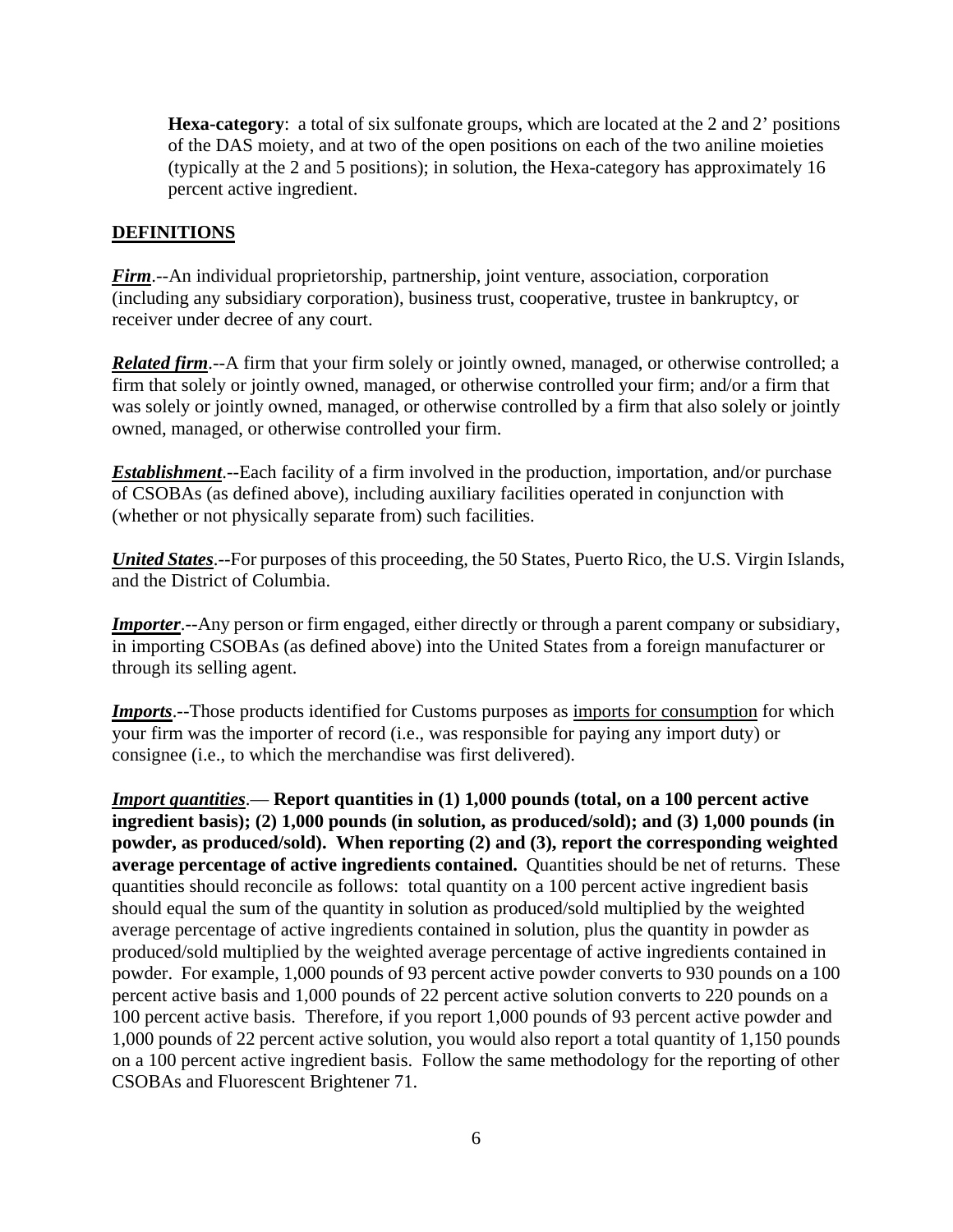#### **DEFINITIONS--***Continued*

*Import values*.--Values reported should be landed, duty-paid values at the U.S. port of entry, including ocean freight and insurance costs, brokerage charges, and import duties (i.e., all charges except inland freight in the United States).

*Purchaser*.--Any person or firm engaged, either directly or through a parent company or subsidiary, in purchasing **CSOBAs** (as defined above) from another firm that produces, imports, or otherwise distributes **CSOBAs**.

*Purchases*.--Purchases from all sources, NOT including direct imports from foreign sources located outside of the United States (which should be reported in an importer questionnaire).

*Purchase quantities*.-- **Report quantities in (1) 1,000 pounds (total, on a 100 percent active ingredient basis); (2) 1,000 pounds (in solution, as produced/sold); and (3) 1,000 pounds (in powder, as produced/sold). When reporting (2) and (3), report the corresponding weighted average percentage of active ingredients contained.** Quantities should be net of returns. These quantities should reconcile as follows: total quantity on a 100 percent active ingredient basis should equal the sum of the quantity in solution as produced/sold multiplied by the weighted average percentage of active ingredients contained in solution, plus the quantity in powder as produced/sold multiplied by the weighted average percentage of active ingredients contained in powder. For example, 1,000 pounds of 93 percent active powder converts to 930 pounds on a 100 percent active basis and 1,000 pounds of 22 percent active solution converts to 220 pounds on a 100 percent active basis. Therefore, if you report 1,000 pounds of 93 percent active powder and 1,000 pounds of 22 percent active solution, you would also report a total quantity of 1,150 pounds on a 100 percent active ingredient basis. Follow the same methodology for the reporting of other CSOBAs and Fluorescent Brightener 71.

*Purchase values*.--Values reported should be net values (i.e., gross purchase values less all discounts, allowances, rebates, and the value of returned goods), delivered to your U.S. receiving point.

*Shipments and exports*.--Shipments of products produced in or imported by your establishment(s). Include shipments to the contracting firm of product produced by your firm under a toll agreement.

*Shipment quantities*.-- **Report quantities in (1) 1,000 pounds (total, on a 100 percent active ingredient basis); (2) 1,000 pounds (in solution, as produced/sold); and (3) 1,000 pounds (in powder, as produced/sold). When reporting (2) and (3), report the corresponding weighted average percentage of active ingredients contained.** Quantities should be net of returns. These quantities should reconcile as follows: total quantity on a 100 percent active ingredient basis should equal the sum of the quantity in solution as produced/sold multiplied by the weighted average percentage of active ingredients contained in solution, plus the quantity in powder as produced/sold multiplied by the weighted average percentage of active ingredients contained in powder. For example, 1,000 pounds of 93 percent active powder converts to 930 pounds on a 100 **DEFINITIONS--***Continued*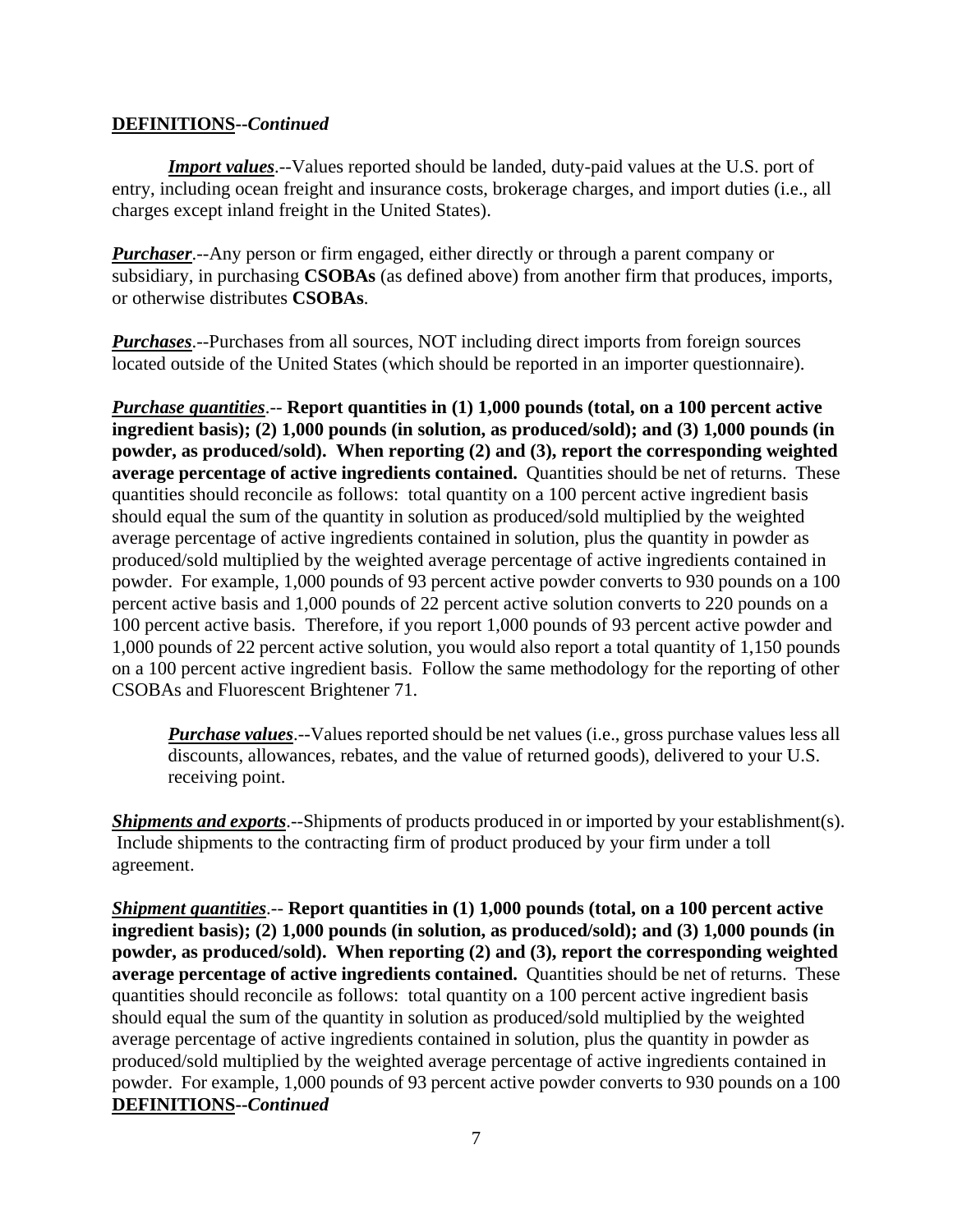percent active basis and 1,000 pounds of 22 percent active solution converts to 220 pounds on a 100 percent active basis. Therefore, if you report 1,000 pounds of 93 percent active powder and 1,000 pounds of 22 percent active solution, you would also report a total quantity of 1,150 pounds on a 100 percent active ingredient basis. Follow the same methodology for the reporting of other CSOBAs and Fluorescent Brightener 71.

*Shipment values*.--Values reported should be net values (i.e., gross sales values less all discounts, allowances, rebates, prepaid freight, and the value of returned goods), f.o.b. your U.S. point of shipment. The value of domestic shipments to the contracting firm under a toll agreement is the conversion fee (including profit).

#### *Types of shipments*:

*U.S. shipments*.--Commercial shipments, internal consumption, and transfers to related firms within the United States.

*Commercial shipments*.--Shipments, other than internal consumption and transfers to related firms, within the United States.

*Internal consumption*.--Product consumed internally by your firm.

*Transfers to related firms*.--Shipments made to related domestic firms.

*Export shipments*.--Shipments to destinations outside the United States, including shipments to related firms.

*Inventories*.--Finished goods inventory, not raw materials or work-in-progress.

*Average production capacity*.--The level of production that your establishment(s) could reasonably have expected to attain during the specified periods. Assume normal operating conditions (i.e., using equipment and machinery in place and ready to operate; normal operating levels (hours per week/weeks per year) and time for downtime, maintenance, repair, and cleanup; and a typical or representative product mix). **Report quantities in (1) 1,000 pounds (total, on a 100 percent active ingredient basis); (2) 1,000 pounds (in solution, as produced/sold); and (3) 1,000 pounds (in powder, as produced/sold). When reporting (2) and (3), report the corresponding weighted average percentage of active ingredients contained.** Follow the calculation methodology described earlier.

*Toll agreement*.--Agreement between two firms whereby the first firm furnishes the raw materials and the second firm uses the raw materials to produce a product that it then returns to the first firm with a charge for processing costs, overhead, etc.

#### **DEFINITIONS--***Continued*